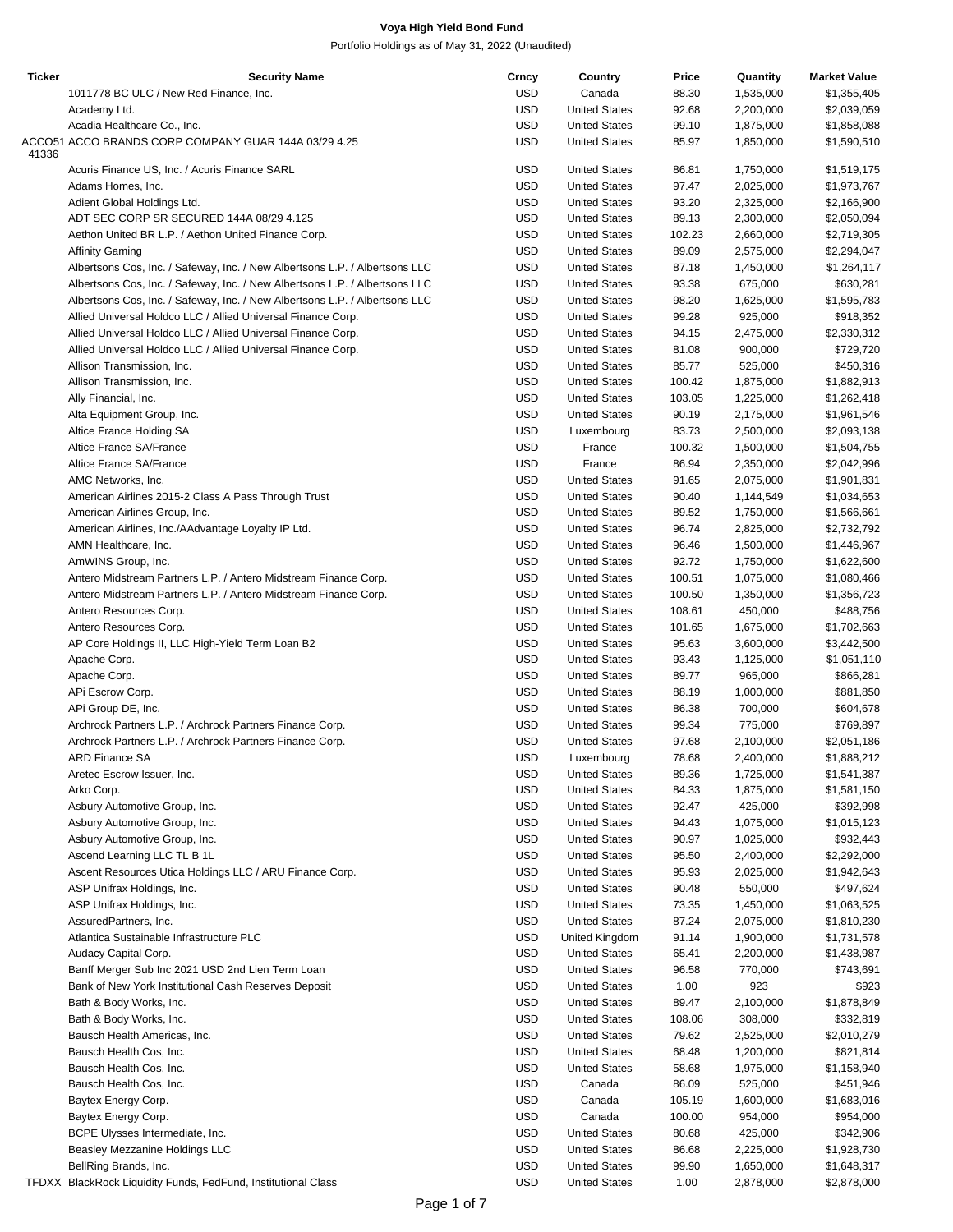| <b>Ticker</b> | <b>Security Name</b>                                                  | Crncy      | Country              | Price  | Quantity  | <b>Market Value</b> |
|---------------|-----------------------------------------------------------------------|------------|----------------------|--------|-----------|---------------------|
|               | BroadStreet Partners, Inc.                                            | <b>USD</b> | <b>United States</b> | 85.29  | 2,225,000 | \$1,897,769         |
|               | Brundage-Bone Concrete Pumping Holdings, Inc.                         | <b>USD</b> | <b>United States</b> | 85.80  | 2,075,000 | \$1,780,350         |
|               | Builders FirstSource, Inc.                                            | <b>USD</b> | <b>United States</b> | 94.01  | 1,625,000 | \$1,527,599         |
|               | <b>Burford Capital Global Finance LLC</b>                             | <b>USD</b> | <b>United States</b> | 93.79  | 1,600,000 | \$1,500,696         |
|               |                                                                       | <b>USD</b> | <b>United States</b> |        |           |                     |
|               | Caesars Entertainment, Inc.                                           |            |                      | 85.50  | 2,225,000 | \$1,902,353         |
|               | Caesars Entertainment, Inc.                                           | <b>USD</b> | <b>United States</b> | 101.42 | 1,575,000 | \$1,597,397         |
|               | Cargo Aircraft Management, Inc.                                       | <b>USD</b> | <b>United States</b> | 97.25  | 2,325,000 | \$2,261,004         |
|               | Carnival Corp.                                                        | <b>USD</b> | Panama               | 106.19 | 800,000   | \$849,500           |
|               | Carnival Corp.                                                        | <b>USD</b> | Panama               | 93.94  | 2,350,000 | \$2,207,684         |
|               | Carnival Corp.                                                        | <b>USD</b> | Panama               | 84.67  | 775,000   | \$656,216           |
|               | Cascades, Inc./Cascades USA, Inc.                                     | <b>USD</b> | Canada               | 93.34  | 2,475,000 | \$2,310,264         |
|               |                                                                       | <b>USD</b> | <b>United States</b> |        | 1,675,000 | \$1,480,089         |
|               | Castle US Holding Corp.                                               |            |                      | 88.36  |           |                     |
|               | Catalent Pharma Solutions, Inc.                                       | <b>USD</b> | <b>United States</b> | 98.98  | 850,000   | \$841,330           |
|               | CCM Merger, Inc.                                                      | <b>USD</b> | <b>United States</b> | 96.73  | 1,825,000 | \$1,765,295         |
|               | CCO Holdings LLC / CCO Holdings Capital Corp.                         | <b>USD</b> | <b>United States</b> | 88.12  | 2,700,000 | \$2,379,105         |
|               | CCO Holdings LLC / CCO Holdings Capital Corp.                         | <b>USD</b> | <b>United States</b> | 97.02  | 1,475,000 | \$1,431,045         |
|               | CCO Holdings LLC / CCO Holdings Capital Corp.                         | <b>USD</b> | <b>United States</b> | 98.70  | 2,375,000 | \$2,344,042         |
|               | CCO Holdings LLC / CCO Holdings Capital Corp.                         | <b>USD</b> | <b>United States</b> | 82.99  | 2,015,000 | \$1,672,269         |
|               |                                                                       |            | <b>United States</b> |        |           | \$494,362           |
|               | Centene Corp.                                                         | <b>USD</b> |                      | 85.98  | 575,000   |                     |
|               | Centene Corp.                                                         | <b>USD</b> | <b>United States</b> | 98.70  | 2,130,000 | \$2,102,267         |
|               | Century Communities, Inc.                                             | <b>USD</b> | <b>United States</b> | 86.71  | 1,450,000 | \$1,257,288         |
|               | Cheplapharm Arzneimittel GmbH                                         | <b>USD</b> | Germany              | 90.53  | 1,975,000 | \$1,787,968         |
|               | Chesapeake Energy Corp.                                               | <b>USD</b> | <b>United States</b> | 105.52 | 2,175,000 | \$2,295,093         |
|               | Chobani LLC / Chobani Finance Corp., Inc.                             | <b>USD</b> | <b>United States</b> | 91.94  | 550,000   | \$505,654           |
|               |                                                                       |            | <b>United States</b> |        |           |                     |
|               | Chobani LLC / Chobani Finance Corp., Inc.                             | <b>USD</b> |                      | 94.74  | 1,550,000 | \$1,468,517         |
|               | CHS/Community Health Systems, Inc.                                    | <b>USD</b> | <b>United States</b> | 80.86  | 775,000   | \$626,655           |
|               | CHS/Community Health Systems, Inc.                                    | <b>USD</b> | <b>United States</b> | 78.30  | 2,425,000 | \$1,898,787         |
|               | CHS/Community Health Systems, Inc.                                    | <b>USD</b> | <b>United States</b> | 93.33  | 1,150,000 | \$1,073,261         |
|               | CHS/Community Health Systems, Inc.                                    | <b>USD</b> | <b>United States</b> | 86.32  | 500,000   | \$431,605           |
|               | Cinemark USA, Inc.                                                    | <b>USD</b> | <b>United States</b> | 103.20 | 1,550,000 | \$1,599,575         |
|               |                                                                       |            |                      |        |           |                     |
|               | Clark Equipment Co.                                                   | <b>USD</b> | <b>United States</b> | 100.28 | 1,370,000 | \$1,373,781         |
|               | Clear Channel Outdoor Holdings, Inc.                                  | <b>USD</b> | <b>United States</b> | 84.08  | 1,125,000 | \$945,894           |
|               | Clear Channel Outdoor Holdings, Inc.                                  | <b>USD</b> | <b>United States</b> | 81.00  | 1,300,000 | \$1,053,006         |
|               | Clearway Energy Operating LLC                                         | <b>USD</b> | <b>United States</b> | 95.63  | 1,500,000 | \$1,434,413         |
|               | Clearway Energy Operating LLC                                         | <b>USD</b> | <b>United States</b> | 86.08  | 325,000   | \$279,760           |
|               |                                                                       | <b>USD</b> | <b>United States</b> |        |           |                     |
|               | Cleveland-Cliffs, Inc.                                                |            |                      | 93.15  | 1,325,000 | \$1,234,218         |
|               | Cleveland-Cliffs, Inc.                                                | <b>USD</b> | <b>United States</b> | 94.53  | 1,000,000 | \$945,300           |
|               | CNX Midstream Partners L.P.                                           | <b>USD</b> | <b>United States</b> | 89.36  | 725,000   | \$647,844           |
|               | Coeur Mining, Inc.                                                    | <b>USD</b> | <b>United States</b> | 81.19  | 1,775,000 | \$1,441,105         |
|               | Colgate Energy Partners III LLC                                       | <b>USD</b> | <b>United States</b> | 96.50  | 2,000,000 | \$1,930,000         |
|               | CommScope Tech Finance LLC                                            | <b>USD</b> | <b>United States</b> | 93.33  | 750,000   | \$699,980           |
|               |                                                                       |            |                      |        |           |                     |
|               | CommScope Technologies LLC                                            | <b>USD</b> | <b>United States</b> | 83.62  | 475.000   | \$397,212           |
|               | CommScope, Inc.                                                       | <b>USD</b> | <b>United States</b> | 84.74  | 1,850,000 | \$1,567,681         |
|               | CommScope, Inc.                                                       | <b>USD</b> | <b>United States</b> | 88.71  | 950,000   | \$842,745           |
|               | Compass Minerals International, Inc.                                  | <b>USD</b> | <b>United States</b> | 94.69  | 1,300,000 | \$1,231,014         |
|               | Comstock Resources, Inc.                                              | <b>USD</b> | <b>United States</b> | 95.60  | 2,125,000 | \$2,031,564         |
|               | Condor Merger Sub, Inc.                                               | <b>USD</b> | <b>United States</b> | 87.73  | 2,275,000 | \$1,995,767         |
|               |                                                                       |            |                      |        |           |                     |
|               | Connect Finco SARL / Connect US Finco LLC                             | <b>USD</b> | United Kingdom       | 96.10  | 2,775,000 | \$2,666,650         |
|               | Consensus Cloud Solutions, Inc.                                       | <b>USD</b> | <b>United States</b> | 90.44  | 1,725,000 | \$1,560,125         |
|               | Consolidated Energy Finance SA                                        | <b>USD</b> | Luxembourg           | 91.68  | 1,750,000 | \$1,604,479         |
|               | Constellium SE                                                        | <b>USD</b> | France               | 96.07  | 1,500,000 | \$1,441,050         |
|               | CoreLogic, Inc.                                                       | <b>USD</b> | <b>United States</b> | 86.12  | 2,275,000 | \$1,959,116         |
|               | CPI Acquisition, Inc.                                                 | <b>USD</b> | <b>United States</b> | 95.87  | 2,110,000 | \$2,022,798         |
|               |                                                                       |            |                      |        |           |                     |
|               | Crescent Energy Finance LLC                                           | <b>USD</b> | <b>United States</b> | 97.20  | 2,475,000 | \$2,405,700         |
|               | Crestwood Midstream Partners L.P. / Crestwood Midstream Finance Corp. | <b>USD</b> | <b>United States</b> | 94.55  | 2,450,000 | \$2,316,536         |
| 35247         | CROX52 CROCS INC COMPANY GUAR 144A 08/31 4.125                        | <b>USD</b> | <b>United States</b> | 79.99  | 1,450,000 | \$1,159,826         |
|               | <b>CSC Holdings LLC</b>                                               | <b>USD</b> | <b>United States</b> | 78.70  | 2,425,000 | \$1,908,402         |
|               | <b>CSC Holdings LLC</b>                                               | <b>USD</b> | <b>United States</b> | 83.76  | 4,000,000 | \$3,350,400         |
|               |                                                                       |            |                      |        |           |                     |
|               | <b>CSC Holdings LLC</b>                                               | <b>USD</b> | <b>United States</b> | 98.95  | 800,000   | \$791,624           |
|               | <b>CSC Holdings LLC</b>                                               | <b>USD</b> | <b>United States</b> | 93.19  | 575,000   | \$535,814           |
|               | Cushman & Wakefield US Borrower LLC                                   | <b>USD</b> | <b>United States</b> | 100.82 | 2,150,000 | \$2,167,630         |
|               | DaVita, Inc.                                                          | <b>USD</b> | <b>United States</b> | 87.07  | 1,225,000 | \$1,066,632         |
|               | DaVita, Inc.                                                          | <b>USD</b> | <b>United States</b> | 82.16  | 650,000   | \$534,040           |
|               |                                                                       |            |                      |        |           |                     |
|               | DCP Midstream Operating L.P.                                          | <b>USD</b> | <b>United States</b> | 103.56 | 1,550,000 | \$1,605,134         |
|               | DCP Midstream Operating L.P.                                          | <b>USD</b> | <b>United States</b> | 100.24 | 1,100,000 | \$1,102,657         |
|               | DCP Midstream Operating L.P.                                          | USD        | <b>United States</b> | 102.62 | 650,000   | \$667,040           |
|               | DCP Midstream Operating L.P.                                          | <b>USD</b> | <b>United States</b> | 89.34  | 200,000   | \$178,688           |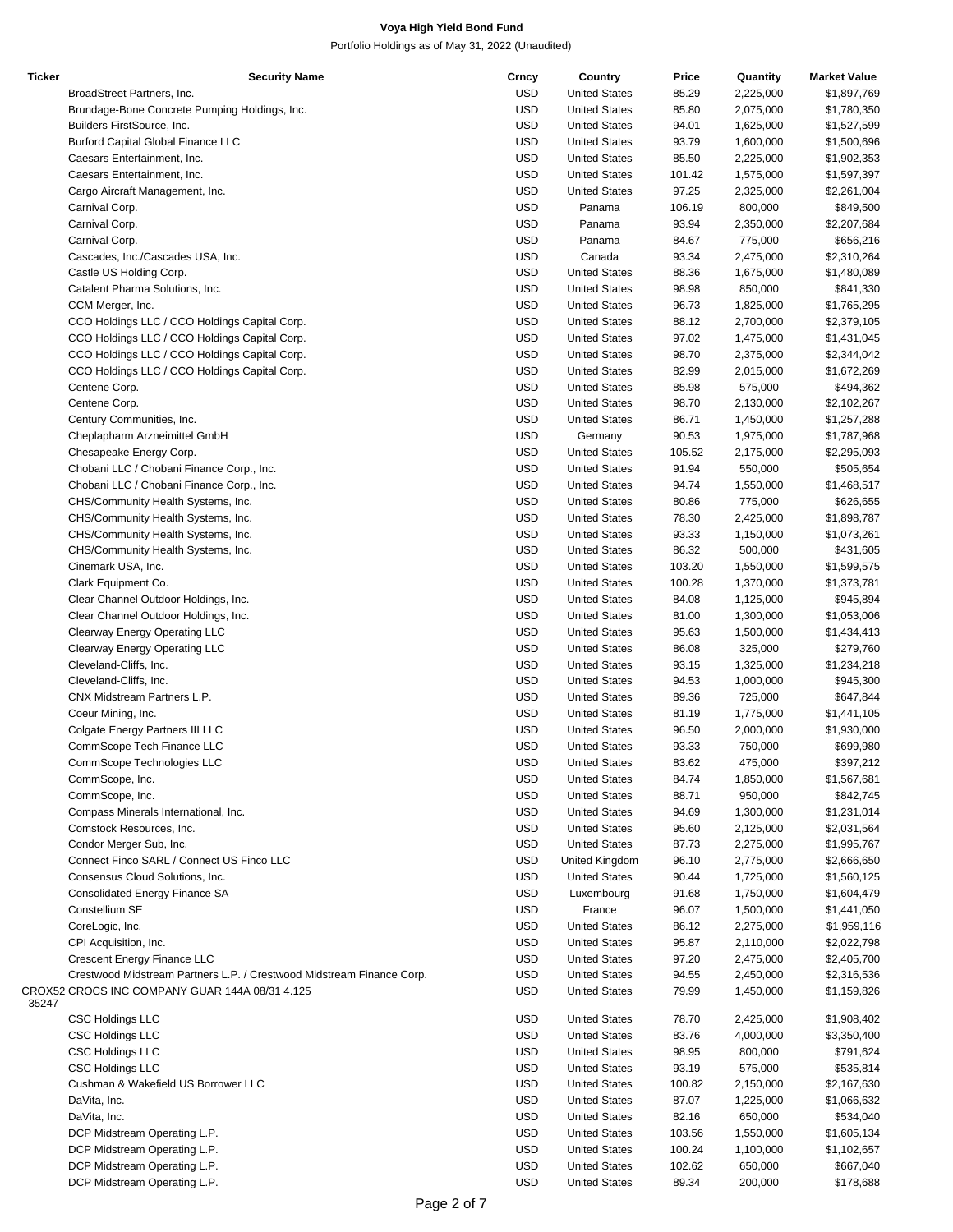| <b>Ticker</b> | <b>Security Name</b>                                                  | Crncy      | Country              | Price  | Quantity  | <b>Market Value</b> |
|---------------|-----------------------------------------------------------------------|------------|----------------------|--------|-----------|---------------------|
|               | Delek Logistics Partners L.P. / Delek Logistics Finance Corp.         | <b>USD</b> | <b>United States</b> | 98.51  | 1,340,000 | \$1,319,980         |
|               | Delek Logistics Partners L.P. / Delek Logistics Finance Corp.         | <b>USD</b> | <b>United States</b> | 97.22  | 1,295,000 | \$1,259,025         |
|               | Delta Air Lines, Inc.                                                 | <b>USD</b> | <b>United States</b> | 107.62 | 455,000   | \$489,680           |
|               | DMBV52 Diamond BC BV                                                  | <b>USD</b> | Netherlands          | 85.19  | 1,800,000 | \$1,533,339         |
| 59904         |                                                                       |            |                      |        |           |                     |
|               | DIRECTV Holdings LLC / DIRECTV Financing Co., Inc.                    | <b>USD</b> | <b>United States</b> | 94.47  | 3,300,000 | \$3,117,609         |
|               | DISH53 DISH DBS CORP SR SECURED 144A 12/26 5.25                       | <b>USD</b> | <b>United States</b> | 84.79  | 700,000   | \$593,548           |
| 00743         |                                                                       |            |                      |        |           |                     |
| 00744         | DISH53 DISH DBS CORP SR SECURED 144A 12/28 5.75                       | <b>USD</b> | <b>United States</b> | 81.81  | 1,050,000 | \$859,010           |
|               | DISH DBS Corp.                                                        | <b>USD</b> | <b>United States</b> | 70.75  | 2,275,000 | \$1,609,517         |
|               |                                                                       |            |                      |        |           |                     |
|               | DISH DBS Corp.                                                        | <b>USD</b> | <b>United States</b> | 78.42  | 1,175,000 | \$921,447           |
|               | DISH Network Corp.                                                    | <b>USD</b> | <b>United States</b> | 75.63  | 625,000   | \$472,709           |
|               | Drax Finco PLC                                                        | <b>USD</b> | United Kingdom       | 100.86 | 1,750,000 | \$1,765,006         |
|               | DT Midstream, Inc.                                                    | <b>USD</b> | <b>United States</b> | 93.78  | 750,000   | \$703,369           |
|               | DT Midstream, Inc.                                                    | <b>USD</b> | <b>United States</b> | 93.15  | 1,425,000 | \$1,327,331         |
|               | Earthstone Energy Holdings LLC                                        | <b>USD</b> | <b>United States</b> | 101.82 | 1,800,000 | \$1,832,697         |
|               | Embarg Corp.                                                          | <b>USD</b> | <b>United States</b> | 84.43  | 1,500,000 | \$1,266,488         |
|               | Encino Acquisition Partners Holdings LLC                              | <b>USD</b> | <b>United States</b> | 100.21 | 2,000,000 | \$2,004,140         |
|               | Endo Dac / Endo Finance LLC / Endo Finco, Inc.                        | <b>USD</b> | <b>United States</b> | 24.50  | 377,000   | \$92,365            |
|               | EnLink Midstream LLC                                                  | <b>USD</b> | <b>United States</b> | 97.30  | 2,925,000 | \$2,845,937         |
|               |                                                                       |            |                      |        |           |                     |
|               | ENTERPRISE 0% 6/6/22                                                  | <b>USD</b> | <b>United States</b> | 99.98  | 1,600,000 | \$1,599,730         |
|               | Enviva Partners L.P. / Enviva Partners Finance Corp.                  | <b>USD</b> | <b>United States</b> | 100.24 | 1,875,000 | \$1,879,538         |
|               | EQM Midstream Partners L.P.                                           | <b>USD</b> | <b>United States</b> | 95.13  | 675,000   | \$642,104           |
|               | EQM Midstream Partners L.P.                                           | <b>USD</b> | <b>United States</b> | 101.24 | 800,000   | \$809,936           |
|               | Fertitta Entertainment LLC / Fertitta Entertainment Finance Co., Inc. | <b>USD</b> | <b>United States</b> | 86.83  | 2,725,000 | \$2,366,199         |
|               | First Quantum Minerals Ltd.                                           | <b>USD</b> | Canada               | 99.96  | 1,500,000 | \$1,499,415         |
|               | FISERV INC 0 06/09/2022                                               | <b>USD</b> | <b>United States</b> | 99.97  | 6,000,000 | \$5,998,409         |
|               | Foot Locker, Inc.                                                     | <b>USD</b> | <b>United States</b> | 82.53  | 1,500,000 | \$1,237,958         |
|               | Ford Motor Credit Co. LLC                                             | <b>USD</b> | <b>United States</b> |        |           |                     |
|               |                                                                       |            |                      | 86.61  | 300,000   | \$259,815           |
|               | Ford Motor Credit Co. LLC                                             | <b>USD</b> | <b>United States</b> | 90.46  | 2,165,000 | \$1,958,478         |
|               | Ford Motor Credit Co. LLC                                             | <b>USD</b> | <b>United States</b> | 94.89  | 1,570,000 | \$1,489,812         |
|               | Ford Motor Credit Co. LLC                                             | <b>USD</b> | <b>United States</b> | 101.32 | 1,850,000 | \$1,874,339         |
|               | Ford Motor Credit Co. LLC                                             | <b>USD</b> | <b>United States</b> | 98.38  | 1,760,000 | \$1,731,550         |
|               | Ford Motor Credit Co. LLC                                             | <b>USD</b> | <b>United States</b> | 97.61  | 1,430,000 | \$1,395,766         |
|               | Fortress Transportation and Infrastructure Investors LLC              | <b>USD</b> | <b>United States</b> | 86.14  | 2,125,000 | \$1,830,528         |
|               | Foundation Building Materials, Inc.                                   | <b>USD</b> | <b>United States</b> | 81.68  | 1,900,000 | \$1,552,006         |
|               | Freedom Mortgage Corp.                                                | <b>USD</b> | <b>United States</b> | 88.56  | 1,000,000 | \$885,620           |
|               | Freedom Mortgage Corp.                                                | <b>USD</b> | <b>United States</b> | 92.81  | 1,475,000 | \$1,368,974         |
|               |                                                                       |            |                      |        |           |                     |
|               | Freedom Mortgage Corp.                                                | <b>USD</b> | <b>United States</b> | 86.03  | 800,000   | \$688,240           |
|               | Gap, Inc./The                                                         | <b>USD</b> | <b>United States</b> | 71.51  | 1,725,000 | \$1,233,617         |
|               | <b>GCI LLC</b>                                                        | <b>USD</b> | <b>United States</b> | 90.66  | 1,950,000 | \$1,767,929         |
| 80215         | GFLE50 GFL ENVIRONMENTAL INC COMPANY GUAR 144A 08/28 4                | <b>USD</b> | Canada               | 90.23  | 2,125,000 | \$1,917,334         |
|               | GFL Environmental, Inc.                                               | <b>USD</b> | Canada               | 89.50  | 1,075,000 | \$962,125           |
|               | Global Infrastructure Solutions, Inc.                                 | <b>USD</b> | <b>United States</b> | 84.93  | 900,000   | \$764,397           |
|               | Global Infrastructure Solutions, Inc.                                 | <b>USD</b> | <b>United States</b> | 84.07  | 725,000   | \$609,475           |
|               | Golden Entertainment, Inc.                                            | <b>USD</b> | <b>United States</b> | 100.69 | 1,100,000 | \$1,107,579         |
|               | Goodyear Tire & Rubber Co/The                                         | <b>USD</b> | <b>United States</b> | 91.19  | 1,575,000 | \$1,436,164         |
|               | GrafTech Finance, Inc.                                                | <b>USD</b> | <b>United States</b> | 91.72  | 1,800,000 | \$1,650,888         |
|               | Graham Holdings Co.                                                   | <b>USD</b> |                      |        |           | \$1,410,122         |
|               |                                                                       |            | <b>United States</b> | 100.72 | 1,400,000 |                     |
|               | Graham Packaging Co., Inc.                                            | <b>USD</b> | <b>United States</b> | 82.20  | 1,950,000 | \$1,602,985         |
|               | Granite US Holdings Corp.                                             | <b>USD</b> | <b>United States</b> | 97.31  | 1,725,000 | \$1,678,623         |
| 0166          | GTN529 Gray Escrow II, Inc.                                           | <b>USD</b> | <b>United States</b> | 91.25  | 2,275,000 | \$2,075,938         |
|               | HCA, Inc.                                                             | <b>USD</b> | <b>United States</b> | 105.01 | 675,000   | \$708,791           |
|               | HCA, Inc.                                                             | <b>USD</b> | <b>United States</b> | 103.50 | 3,050,000 | \$3,156,750         |
| 3164          | HES523 HESS MIDSTREAM OPERATION COMPANY GUAR 144A 02/30 4.25          | <b>USD</b> | <b>United States</b> | 91.91  | 1,200,000 | \$1,102,926         |
|               | Hess Midstream Operations L.P.                                        | <b>USD</b> | <b>United States</b> | 98.86  | 445,000   | \$439,916           |
|               | Hess Midstream Operations L.P.                                        | <b>USD</b> | <b>United States</b> | 98.97  | 1,075,000 | \$1,063,874         |
|               |                                                                       |            |                      |        |           |                     |
|               | Hilcorp Energy I L.P. / Hilcorp Finance Co.                           | <b>USD</b> | <b>United States</b> | 98.16  | 975,000   | \$957,065           |
|               | Hilcorp Energy I L.P. / Hilcorp Finance Co.                           | <b>USD</b> | <b>United States</b> | 97.83  | 1,125,000 | \$1,100,531         |
|               | Hilcorp Energy I L.P. / Hilcorp Finance Co.                           | <b>USD</b> | <b>United States</b> | 97.25  | 1,350,000 | \$1,312,875         |
|               | Howard Midstream Energy Partners LLC                                  | <b>USD</b> | <b>United States</b> | 96.13  | 2,075,000 | \$1,994,609         |
|               | Hudbay Minerals, Inc.                                                 | <b>USD</b> | Canada               | 89.06  | 2,900,000 | \$2,582,653         |
|               | Hughes Satellite Systems Corp.                                        | <b>USD</b> | <b>United States</b> | 98.72  | 930,000   | \$918,096           |
|               | iHeartCommunications, Inc.                                            | <b>USD</b> | <b>United States</b> | 94.27  | 725,000   | \$683,468           |
|               | iHeartCommunications, Inc.                                            | <b>USD</b> | <b>United States</b> | 93.98  | 2,375,000 | \$2,231,906         |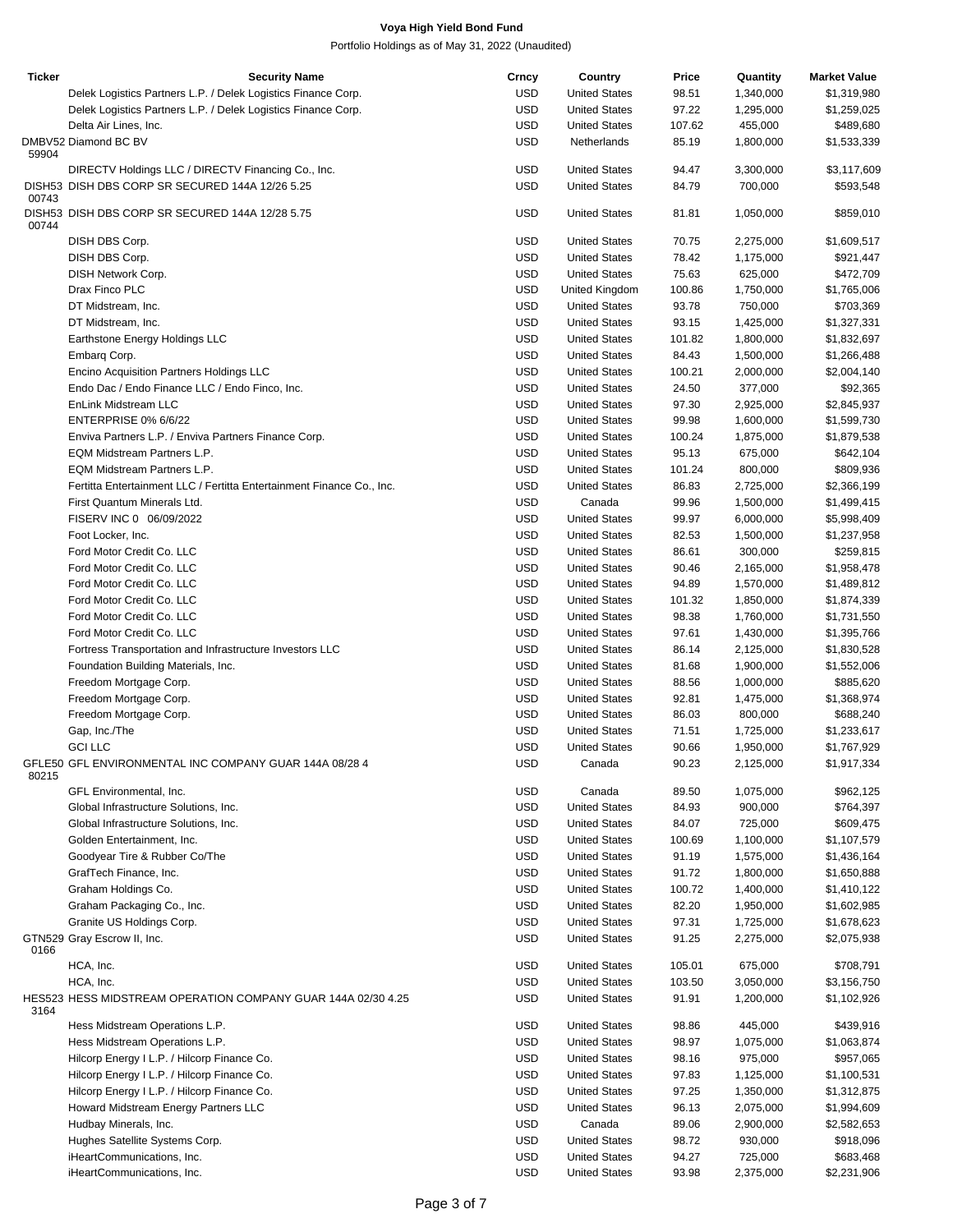| <b>Ticker</b> | <b>Security Name</b>                                                              | Crncy      | Country              | Price  | Quantity  | <b>Market Value</b> |
|---------------|-----------------------------------------------------------------------------------|------------|----------------------|--------|-----------|---------------------|
|               | II-VI, Inc.                                                                       | <b>USD</b> | <b>United States</b> | 93.88  | 2,100,000 | \$1,971,396         |
|               | Illuminate Buyer LLC / Illuminate Holdings IV, Inc.                               | <b>USD</b> | <b>United States</b> | 88.19  | 1,850,000 | \$1,631,487         |
|               | Imola Merger Corp.                                                                | <b>USD</b> | <b>United States</b> | 94.00  | 2,575,000 | \$2,420,603         |
|               | INEOS QUATTRO FINANCE 2 SR SECURED 144A 01/26 3.375                               | <b>USD</b> | United Kingdom       | 92.74  | 2,275,000 | \$2,109,915         |
|               | Installed Building Products, Inc.                                                 | <b>USD</b> | <b>United States</b> | 94.24  | 1,775,000 | \$1,672,740         |
|               | INT REC SEC LENDING                                                               | <b>USD</b> | <b>United States</b> | 0.00   | 1         | \$0                 |
|               | Intelligent Packaging Holdco Issuer L.P.                                          | <b>USD</b> | Canada               | 95.96  | 1,025,000 | \$983,585           |
|               | Intelligent Packaging Ltd. Finco, Inc. / Intelligent Packaging Ltd. Co-Issuer LLC | <b>USD</b> | Canada               | 92.75  | 2,075,000 | \$1,924,563         |
|               | Interface, Inc.                                                                   | <b>USD</b> | <b>United States</b> | 88.90  | 2,125,000 | \$1,889,115         |
|               |                                                                                   | <b>USD</b> |                      | 97.79  | 2,678,000 | \$2,618,870         |
|               | International Game Technology PLC                                                 | <b>USD</b> | United Kingdom       |        |           |                     |
|               | ION Trading Technologies Sarl                                                     |            | Luxembourg           | 89.34  | 1,800,000 | \$1,608,102         |
|               | Iris Holdings, Inc.                                                               | <b>USD</b> | <b>United States</b> | 94.44  | 2,150,000 | \$2,030,471         |
|               | <b>Jazz Securities DAC</b>                                                        | <b>USD</b> | Ireland              | 96.64  | 1,125,000 | \$1,087,223         |
|               | KeHE Distributors LLC / KeHE Finance Corp.                                        | <b>USD</b> | <b>United States</b> | 104.13 | 1,932,000 | \$2,011,805         |
|               | Koppers, Inc.                                                                     | <b>USD</b> | <b>United States</b> | 96.69  | 1,450,000 | \$1,401,983         |
|               | Ladder Capital Finance Holdings LLLP / Ladder Capital Finance Corp.               | <b>USD</b> | <b>United States</b> | 90.21  | 2,050,000 | \$1,849,223         |
|               | <b>LBM Acquisition LLC</b>                                                        | <b>USD</b> | <b>United States</b> | 77.72  | 1,775,000 | \$1,379,507         |
|               | <b>LCM Investments Holdings II LLC</b>                                            | <b>USD</b> | <b>United States</b> | 85.43  | 2,150,000 | \$1,836,648         |
|               | <b>LCPR Senior Secured Financing DAC</b>                                          | <b>USD</b> | Ireland              | 91.15  | 1,175,000 | \$1,071,024         |
|               | <b>LCPR Senior Secured Financing DAC</b>                                          | <b>USD</b> | Ireland              | 100.93 | 1,975,000 | \$1,993,279         |
|               | Legacy LifePoint Health LLC                                                       | <b>USD</b> | <b>United States</b> | 93.44  | 1,175,000 | \$1,097,944         |
|               | LGIH520 LGI HOMES INC COMPANY GUAR 144A 07/29 4                                   | <b>USD</b> | <b>United States</b> | 84.47  | 1,685,000 | \$1,423,311         |
| 3261          |                                                                                   |            |                      |        |           |                     |
|               | LifePoint Health, Inc.                                                            | <b>USD</b> | <b>United States</b> | 84.44  | 625,000   | \$527,775           |
|               | <b>Lindblad Expeditions LLC</b>                                                   | <b>USD</b> | <b>United States</b> | 97.56  | 1,775,000 | \$1,731,743         |
|               | Lions Gate Capital Holdings LLC                                                   | <b>USD</b> | <b>United States</b> | 87.17  | 2,075,000 | \$1,808,829         |
|               | LSFO52 LSF11 A5 Holdco LLC                                                        | <b>USD</b> | <b>United States</b> | 85.68  | 1,975,000 | \$1,692,239         |
| 72648         |                                                                                   |            |                      |        |           |                     |
|               | Lumen Technologies, Inc.                                                          | <b>USD</b> | <b>United States</b> | 99.50  | 525,000   | \$522,375           |
|               | M/I Homes, Inc.                                                                   | <b>USD</b> | <b>United States</b> | 93.08  | 1,450,000 | \$1,349,607         |
|               | M/I Homes, Inc.                                                                   | <b>USD</b> | <b>United States</b> | 82.24  | 550,000   | \$452,336           |
|               | M53728 MACY S RETAIL HLDGS LLC COMPANY GUAR 144A 03/30 5.875                      | <b>USD</b> | <b>United States</b> | 91.43  | 350,000   | \$320,016           |
| 41            |                                                                                   |            |                      |        |           |                     |
|               | Macy's Retail Holdings LLC                                                        | <b>USD</b> | <b>United States</b> | 89.93  | 1,225,000 | \$1,101,679         |
|               | Macy's Retail Holdings LLC                                                        | <b>USD</b> | <b>United States</b> | 74.81  | 705,000   | \$527,386           |
|               | Mattel, Inc.                                                                      | <b>USD</b> | <b>United States</b> | 96.31  | 1,000,000 | \$963,084           |
|               | Maxar Space Robotics LLC                                                          | <b>USD</b> | <b>United States</b> | 105.60 | 925,000   | \$976,768           |
|               | McGraw-Hill Education, Inc.                                                       | <b>USD</b> | <b>United States</b> | 86.78  | 1,975,000 | \$1,713,958         |
|               | Melco Resorts Finance Ltd.                                                        | <b>USD</b> | Cayman Islands       | 73.02  | 2,125,000 | \$1,551,726         |
|               | Meritor, Inc.                                                                     | <b>USD</b> | <b>United States</b> | 99.02  | 2,150,000 | \$2,128,973         |
|               | <b>MGM Resorts International</b>                                                  | <b>USD</b> | <b>United States</b> | 101.12 | 475,000   | \$480,330           |
|               | <b>MGM Resorts International</b>                                                  | <b>USD</b> | <b>United States</b> | 97.69  | 500,000   | \$488,465           |
|               | Midcap Financial Issuer Trust                                                     | <b>USD</b> | <b>United States</b> | 85.39  | 1,550,000 | \$1,323,587         |
|               | Midcap Financial Issuer Trust                                                     | <b>USD</b> | <b>United States</b> | 78.18  | 875,000   | \$684,114           |
|               | Midwest Gaming Borrower LLC / Midwest Gaming Finance Corp.                        | <b>USD</b> | <b>United States</b> | 84.74  | 1,800,000 | \$1,525,230         |
|               | Millennium Escrow Corp.                                                           | <b>USD</b> | <b>United States</b> | 88.14  | 2,025,000 | \$1,784,808         |
|               |                                                                                   |            |                      |        |           |                     |
|               | Mineral Resources Ltd.                                                            | <b>USD</b> | Australia            | 102.94 | 1,490,000 | \$1,533,761         |
|               | Minerva Merger Sub, Inc.                                                          | <b>USD</b> | <b>United States</b> | 91.93  | 900,000   | \$827,343           |
|               | Moss Creek Resources Holdings, Inc.                                               | <b>USD</b> | <b>United States</b> | 90.46  | 2,950,000 | \$2,668,614         |
|               | Mozart Debt Merger Sub, Inc.                                                      | <b>USD</b> | <b>United States</b> | 90.41  | 1,525,000 | \$1,378,676         |
|               | MZDM5 Mozart Debt Merger Sub, Inc.                                                | <b>USD</b> | <b>United States</b> | 88.71  | 1,550,000 | \$1,375,005         |
| 272644        |                                                                                   |            | <b>United States</b> |        |           |                     |
|               | <b>MPH Acquisition Holdings LLC</b>                                               | <b>USD</b> |                      | 89.17  | 1,450,000 | \$1,292,994         |
|               | MPT Operating Partnership L.P. / MPT Finance Corp.                                | <b>USD</b> | <b>United States</b> | 99.27  | 1,465,000 | \$1,454,364         |
|               | Murphy Oil Corp.                                                                  | <b>USD</b> | <b>United States</b> | 101.23 | 1,350,000 | \$1,366,659         |
|               | Murphy Oil Corp.                                                                  | <b>USD</b> | <b>United States</b> | 102.80 | 1,775,000 | \$1,824,700         |
|               | Murphy Oil USA, Inc.                                                              | <b>USD</b> | <b>United States</b> | 96.30  | 1,425,000 | \$1,372,325         |
|               | Murphy Oil USA, Inc.                                                              | <b>USD</b> | <b>United States</b> | 100.18 | 350,000   | \$350,628           |
|               | Nabors Industries Ltd.                                                            | <b>USD</b> | <b>United States</b> | 94.19  | 1,800,000 | \$1,695,393         |
|               | Nabors Industries, Inc.                                                           | <b>USD</b> | <b>United States</b> | 101.82 | 900,000   | \$916,401           |
|               | Nabors Industries, Inc.                                                           | <b>USD</b> | <b>United States</b> | 101.04 | 750,000   | \$757,834           |
|               | Nationstar Mortgage Holdings, Inc.                                                | <b>USD</b> | <b>United States</b> | 89.74  | 2,000,000 | \$1,794,767         |
|               | Navient Corp.                                                                     | <b>USD</b> | <b>United States</b> | 88.02  | 2,200,000 | \$1,936,506         |
|               | Navient Corp.                                                                     | <b>USD</b> | <b>United States</b> | 92.22  | 1,175,000 | \$1,083,544         |
|               | Navient Corp.                                                                     | <b>USD</b> | <b>United States</b> | 102.48 | 425,000   | \$435,538           |
|               | NCL Corp. Ltd.                                                                    | <b>USD</b> | Bermuda              | 89.75  | 1,470,000 | \$1,319,325         |
|               | NCL Finance Ltd.                                                                  | <b>USD</b> | Bermuda              | 84.26  | 1,200,000 | \$1,011,096         |
|               | NCR Corp.                                                                         | <b>USD</b> | <b>United States</b> | 95.50  |           |                     |
|               |                                                                                   |            |                      |        | 2,925,000 | \$2,793,375         |
|               | NESCO Holdings II, Inc.                                                           | <b>USD</b> | <b>United States</b> | 90.42  | 2,025,000 | \$1,831,046         |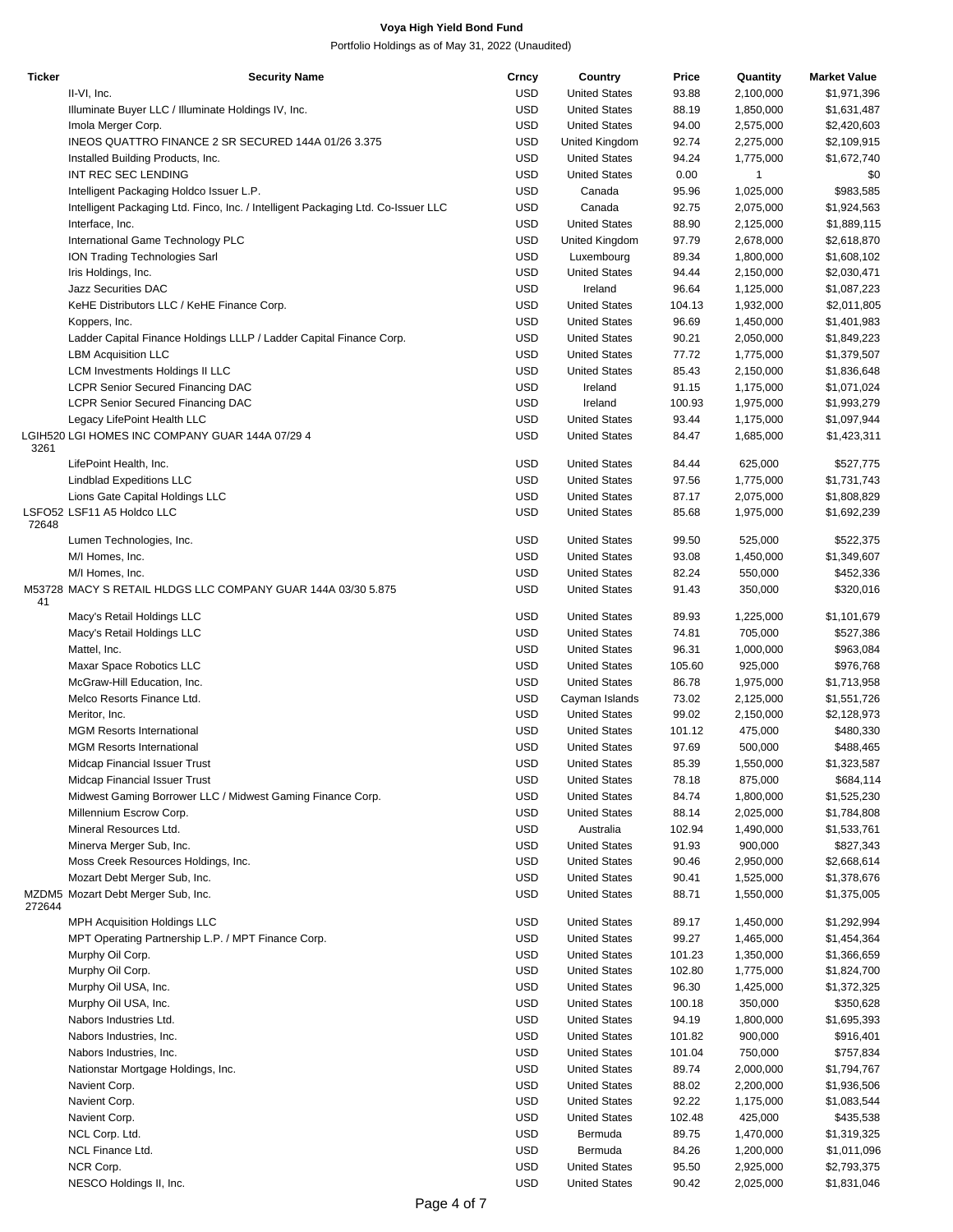| <b>Ticker</b> | <b>Security Name</b>                                                            | Crncy      | Country              | Price  | Quantity  | <b>Market Value</b> |
|---------------|---------------------------------------------------------------------------------|------------|----------------------|--------|-----------|---------------------|
|               | Netflix, Inc.                                                                   | USD        | <b>United States</b> | 103.82 | 1,550,000 | \$1,609,179         |
|               | New Albertsons L.P.                                                             | <b>USD</b> | <b>United States</b> | 103.93 | 1,450,000 | \$1,506,949         |
|               |                                                                                 |            |                      |        |           |                     |
|               | New Enterprise Stone & Lime Co., Inc.                                           | <b>USD</b> | <b>United States</b> | 96.10  | 2,250,000 | \$2,162,233         |
|               | Nielsen Finance LLC / Nielsen Finance Co.                                       | <b>USD</b> | <b>United States</b> | 98.50  | 1,625,000 | \$1,600,698         |
|               | Nielsen Finance LLC / Nielsen Finance Co.                                       | USD        | <b>United States</b> | 95.98  | 1,050,000 | \$1,007,827         |
|               | Novelis Corp.                                                                   | <b>USD</b> | <b>United States</b> | 95.02  | 475,000   | \$451,343           |
|               | Novelis Corp.                                                                   | <b>USD</b> | <b>United States</b> | 87.52  | 1,900,000 | \$1,662,795         |
|               | Nufarm Australia Ltd. / Nufarm Americas, Inc.                                   | <b>USD</b> | Australia            | 91.19  | 1,675,000 | \$1,527,349         |
|               |                                                                                 |            |                      |        |           |                     |
|               | Oasis Petroleum, Inc.                                                           | USD        | <b>United States</b> | 100.68 | 1,900,000 | \$1,912,977         |
|               | Occidental Petroleum Corp.                                                      | <b>USD</b> | <b>United States</b> | 90.75  | 1,000,000 | \$907,540           |
|               | Occidental Petroleum Corp.                                                      | <b>USD</b> | <b>United States</b> | 112.23 | 3,350,000 | \$3,759,705         |
|               | Occidental Petroleum Corp.                                                      | <b>USD</b> | <b>United States</b> | 103.74 | 2,425,000 | \$2,515,671         |
|               | Occidental Petroleum Corp.                                                      | <b>USD</b> | <b>United States</b> | 116.22 | 1,650,000 | \$1,917,655         |
|               | Olin Corp.                                                                      | <b>USD</b> | <b>United States</b> | 97.68  | 2,050,000 | \$2,002,368         |
|               | Olin Corp.                                                                      | <b>USD</b> | <b>United States</b> | 100.22 | 975,000   |                     |
|               |                                                                                 |            |                      |        |           | \$977,111           |
|               | Olympus Water US Holding Corp.                                                  | <b>USD</b> | <b>United States</b> | 79.02  | 2,000,000 | \$1,580,492         |
|               | OneMain Finance Corp.                                                           | <b>USD</b> | <b>United States</b> | 92.65  | 2,600,000 | \$2,408,872         |
|               | OneMain Finance Corp.                                                           | <b>USD</b> | <b>United States</b> | 85.12  | 1,025,000 | \$872,506           |
|               | OTEX52 OPEN TEXT CORP COMPANY GUAR 144A 12/29 3.875                             | <b>USD</b> | Canada               | 91.67  | 775,000   | \$710,443           |
| 99728         |                                                                                 |            |                      |        |           |                     |
|               | Open Text Corp.                                                                 | USD        | Canada               | 94.12  | 450,000   | \$423,547           |
|               | Open Text Holdings, Inc.                                                        | <b>USD</b> | <b>United States</b> | 92.65  | 1,575,000 | \$1,459,238         |
|               | Organon & Co. / Organon Foreign Debt Co-Issuer BV                               | <b>USD</b> | <b>United States</b> | 96.28  | 1,850,000 | \$1,781,134         |
|               |                                                                                 |            | <b>United States</b> |        |           |                     |
|               | Par Pharmaceutical, Inc.                                                        | <b>USD</b> |                      | 78.43  | 1,153,000 | \$904,240           |
|               | Paramount Global                                                                | <b>USD</b> | <b>United States</b> | 94.23  | 1,300,000 | \$1,224,958         |
|               | PECF USS Intermediate Holding III Corp.                                         | USD        | <b>United States</b> | 84.18  | 1,800,000 | \$1,515,294         |
|               | Penn National Gaming, Inc.                                                      | <b>USD</b> | <b>United States</b> | 82.06  | 1,450,000 | \$1,189,863         |
|               | Penn National Gaming, Inc.                                                      | <b>USD</b> | <b>United States</b> | 92.44  | 1,150,000 | \$1,063,072         |
|               | PetSmart, Inc. / PetSmart Finance Corp.                                         | <b>USD</b> | <b>United States</b> | 94.27  | 2,925,000 | \$2,757,441         |
|               | PGT Innovations, Inc.                                                           | <b>USD</b> | <b>United States</b> | 89.66  | 2,325,000 | \$2,084,704         |
|               | Picasso Finance Sub, Inc.                                                       | <b>USD</b> | <b>United States</b> | 101.97 | 1,400,000 | \$1,427,601         |
|               |                                                                                 |            |                      |        |           |                     |
|               | Playtika Holding Corp.                                                          | USD        | <b>United States</b> | 87.80  | 1,900,000 | \$1,668,248         |
|               | Post Holdings, Inc.                                                             | <b>USD</b> | <b>United States</b> | 89.85  | 1,025,000 | \$920,927           |
|               | Post Holdings, Inc.                                                             | <b>USD</b> | <b>United States</b> | 99.25  | 2,075,000 | \$2,059,438         |
|               | PRAA52 PRA GROUP INC COMPANY GUAR 144A 10/29 5                                  | <b>USD</b> | <b>United States</b> | 90.03  | 1,800,000 | \$1,620,568         |
| 61666         |                                                                                 |            |                      |        |           |                     |
|               | Primo Water Holdings, Inc.                                                      | USD        | <b>United States</b> | 87.79  | 2,300,000 | \$2,019,274         |
|               | Quest Software US Holdings Inc. 2022 Term Loan                                  | <b>USD</b> | <b>United States</b> | 91.81  | 2,550,000 | \$2,341,219         |
|               | Rackspace Technology Global, Inc.                                               | USD        | <b>United States</b> | 79.25  | 2,100,000 | \$1,664,250         |
|               | Radiate Holdco LLC / Radiate Finance, Inc.                                      | <b>USD</b> | <b>United States</b> | 83.28  | 2,550,000 | \$2,123,640         |
|               |                                                                                 |            |                      |        |           |                     |
|               | Real Hero Merger Sub 2, Inc.                                                    | <b>USD</b> | <b>United States</b> | 78.85  | 2,225,000 | \$1,754,494         |
|               | Realogy Group LLC / Realogy Co-Issuer Corp.                                     | <b>USD</b> | <b>United States</b> | 89.29  | 2,110,000 | \$1,884,072         |
|               | Realogy Group LLC / Realogy Co-Issuer Corp.                                     | <b>USD</b> | <b>United States</b> | 87.16  | 800,000   | \$697,240           |
|               | RLJ Lodging Trust L.P.                                                          | USD        | <b>United States</b> | 90.75  | 1,700,000 | \$1,542,793         |
|               | Roller Bearing Co. of America, Inc.                                             | USD        | <b>United States</b> | 89.00  | 1,575,000 | \$1,401,766         |
|               | Rolls-Royce PLC                                                                 | <b>USD</b> | United Kingdom       | 99.62  | 1,775,000 | \$1,768,299         |
|               | Royal Caribbean Cruises Ltd.                                                    | <b>USD</b> | Liberia              | 102.18 | 425,000   | \$434,244           |
|               | Royal Caribbean Cruises Ltd.                                                    | <b>USD</b> |                      |        | 925,000   |                     |
|               |                                                                                 |            | <b>United States</b> | 108.58 |           | \$1,004,323         |
|               | Royal Caribbean Cruises Ltd.                                                    | USD        | Liberia              | 85.09  | 3,825,000 | \$3,254,836         |
|               | Schweitzer-Mauduit International, Inc.                                          | <b>USD</b> | <b>United States</b> | 89.19  | 2,300,000 | \$2,051,336         |
|               | Scientific Games Holdings L.P./Scientific Games US FinCo, Inc.                  | USD        | <b>United States</b> | 92.94  | 2,000,000 | \$1,858,890         |
|               | Scientific Games International, Inc.                                            | USD        | <b>United States</b> | 99.24  | 1,625,000 | \$1,612,634         |
|               | Scientific Games International, Inc.                                            | USD        | <b>United States</b> | 105.66 | 625,000   | \$660,369           |
|               | Scripps Escrow II, Inc.                                                         | <b>USD</b> | <b>United States</b> | 87.80  | 600,000   | \$526,800           |
|               |                                                                                 |            |                      |        |           |                     |
|               | Scripps Escrow, Inc.                                                            | USD        | <b>United States</b> | 94.85  | 1,775,000 | \$1,683,605         |
|               | Select Medical Corp.                                                            | <b>USD</b> | <b>United States</b> | 99.88  | 2,250,000 | \$2,247,266         |
|               | Sensata Technologies, Inc.                                                      | USD        | <b>United States</b> | 89.64  | 1,825,000 | \$1,636,012         |
|               | Shea Homes L.P. / Shea Homes Funding Corp.                                      | <b>USD</b> | <b>United States</b> | 85.20  | 1,750,000 | \$1,490,981         |
|               | Simmons Foods, Inc./Simmons Prepared Foods, Inc./Simmons Pet Food, Inc./Simmons | USD        | <b>United States</b> | 90.11  | 2,325,000 | \$2,095,139         |
|               | Sinclair Television Group, Inc.                                                 | USD        | <b>United States</b> | 85.26  | 800,000   | \$682,096           |
|               | Sinclair Television Group, Inc.                                                 | USD        | <b>United States</b> | 81.62  | 1,125,000 | \$918,197           |
|               | Sirius XM Radio, Inc.                                                           | <b>USD</b> | <b>United States</b> | 99.51  | 1,325,000 | \$1,318,527         |
|               |                                                                                 | <b>USD</b> | <b>United States</b> |        | 2,175,000 |                     |
|               | Sizzling Platter LLC / Sizzling Platter Finance Corp.                           |            |                      | 82.16  |           | \$1,786,885         |
| 2342          | SAH528 Sonic Automotive, Inc.                                                   | USD        | <b>United States</b> | 89.05  | 2,075,000 | \$1,847,767         |
|               | SEGR Southeastern Grocers, Inc.                                                 | <b>USD</b> | <b>United States</b> | 23.00  | 96,000    | \$2,208,000         |
|               |                                                                                 |            |                      |        |           |                     |
|               | Spanish Broadcasting System, Inc.                                               | USD        | <b>United States</b> | 93.09  | 2,050,000 | \$1,908,437         |
|               | Specialty Building Products Holdings LLC / SBP Finance Corp.                    | <b>USD</b> | <b>United States</b> | 92.46  | 2,525,000 | \$2,334,552         |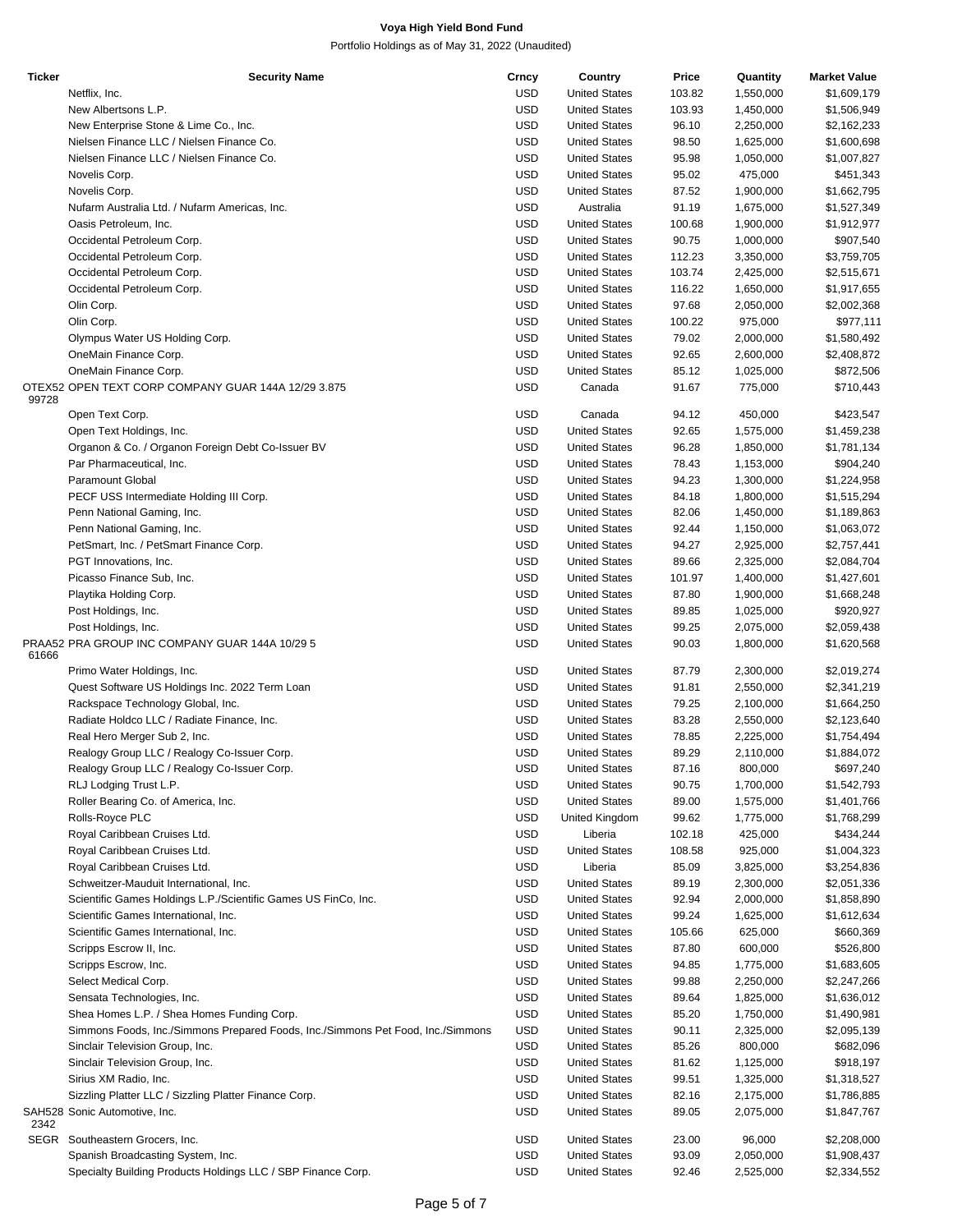| <b>Ticker</b> | <b>Security Name</b>                                              | Crncy      | Country              | Price  | Quantity  | <b>Market Value</b> |
|---------------|-------------------------------------------------------------------|------------|----------------------|--------|-----------|---------------------|
|               | Spectrum Brands, Inc.                                             | <b>USD</b> | <b>United States</b> | 92.63  | 900,000   | \$833,670           |
|               | Spectrum Brands, Inc.                                             | <b>USD</b> | <b>United States</b> | 85.75  | 825,000   | \$707,471           |
|               | Sprint Corp.                                                      | <b>USD</b> | <b>United States</b> | 110.80 | 940,000   | \$1,041,501         |
|               | Sprint Corp.                                                      | <b>USD</b> | <b>United States</b> | 106.37 | 3,200,000 | \$3,403,872         |
|               |                                                                   |            |                      |        |           |                     |
|               | SRS Distribution, Inc.                                            | <b>USD</b> | <b>United States</b> | 85.93  | 1,750,000 | \$1,503,828         |
|               | SRS Distribution, Inc.                                            | <b>USD</b> | <b>United States</b> | 86.32  | 700,000   | \$604,258           |
|               | Stagwell Global LLC                                               | <b>USD</b> | <b>United States</b> | 90.67  | 1,925,000 | \$1,745,426         |
|               | Standard Industries, Inc./NJ                                      | <b>USD</b> | <b>United States</b> | 90.25  | 1,100,000 | \$992,750           |
|               | Standard Industries, Inc./NJ                                      | <b>USD</b> | <b>United States</b> | 84.09  | 1,975,000 | \$1,660,787         |
|               | Staples, Inc.                                                     | <b>USD</b> | <b>United States</b> | 82.18  | 3,175,000 | \$2,609,167         |
|               | <b>Station Casinos LLC</b>                                        | <b>USD</b> | <b>United States</b> | 90.74  | 2,375,000 | \$2,155,045         |
|               | Stevens Holding Co., Inc.                                         | <b>USD</b> | <b>United States</b> | 99.54  | 1,800,000 | \$1,791,747         |
|               |                                                                   | <b>USD</b> |                      |        |           |                     |
|               | STL Holding Co. LLC                                               |            | <b>United States</b> | 92.75  | 1,950,000 | \$1,808,625         |
|               | Strathcona Resources Ltd.                                         | <b>USD</b> | Canada               | 96.93  | 1,950,000 | \$1,890,203         |
|               | Summit Materials LLC / Summit Materials Finance Corp.             | <b>USD</b> | <b>United States</b> | 94.64  | 1,300,000 | \$1,230,339         |
|               | Summit Materials LLC / Summit Materials Finance Corp.             | <b>USD</b> | <b>United States</b> | 100.63 | 1,225,000 | \$1,232,744         |
| 9935          | SXC519 SUNCOKE ENERGY INC SR SECURED 144A 06/29 4.875             | <b>USD</b> | <b>United States</b> | 89.18  | 1,850,000 | \$1,649,830         |
|               | Sunoco L.P. / Sunoco Finance Corp.                                | <b>USD</b> | <b>United States</b> | 93.23  | 625,000   | \$582,659           |
|               | Sunoco L.P. / Sunoco Finance Corp.                                | <b>USD</b> | <b>United States</b> | 91.13  | 1,625,000 | \$1,480,789         |
|               | Tallgrass Energy Partners L.P. / Tallgrass Energy Finance Corp.   | <b>USD</b> | <b>United States</b> | 93.03  | 800,000   | \$744,240           |
|               | Tallgrass Energy Partners L.P. / Tallgrass Energy Finance Corp.   | <b>USD</b> | <b>United States</b> | 103.19 | 1,050,000 | \$1,083,474         |
|               |                                                                   |            |                      |        |           |                     |
|               | Taseko Mines Ltd.                                                 | <b>USD</b> | Canada               | 96.23  | 2,050,000 | \$1,972,684         |
|               | Taylor Morrison Communities, Inc.                                 | <b>USD</b> | <b>United States</b> | 92.40  | 1,725,000 | \$1,593,820         |
|               | Telecom Italia Capital SA                                         | <b>USD</b> | Italy                | 91.44  | 1,150,000 | \$1,051,600         |
|               | Telecom Italia Capital SA                                         | <b>USD</b> | Italy                | 88.57  | 1,000,000 | \$885,700           |
| 3517          | TPX526 Tempur Sealy International, Inc.                           | <b>USD</b> | <b>United States</b> | 83.56  | 1,750,000 | \$1,462,213         |
|               | Tenet Healthcare Corp.                                            | <b>USD</b> | <b>United States</b> | 102.09 | 2,115,000 | \$2,159,248         |
|               | Tenet Healthcare Corp.                                            | <b>USD</b> | <b>United States</b> | 97.79  | 2,625,000 | \$2,566,988         |
|               | Tenet Healthcare Corp.                                            | <b>USD</b> | <b>United States</b> | 94.09  | 850,000   | \$799,765           |
|               |                                                                   |            |                      |        |           |                     |
|               | <b>TK Elevator Holdco GmbH</b>                                    | <b>USD</b> | Germany              | 94.06  | 2,425,000 | \$2,280,952         |
|               | TransDigm, Inc.                                                   | <b>USD</b> | <b>United States</b> | 95.87  | 1,050,000 | \$1,006,619         |
|               | TransDigm, Inc.                                                   | <b>USD</b> | <b>United States</b> | 99.43  | 1,475,000 | \$1,466,519         |
|               | TransDigm, Inc.                                                   | <b>USD</b> | <b>United States</b> | 89.83  | 1,250,000 | \$1,122,856         |
|               | Transocean Poseidon Ltd.                                          | <b>USD</b> | <b>United States</b> | 95.19  | 1,593,750 | \$1,517,067         |
|               | Transocean, Inc.                                                  | <b>USD</b> | <b>United States</b> | 82.19  | 1,150,000 | \$945,156           |
|               | Trinseo Materials Operating SCA / Trinseo Materials Finance, Inc. | <b>USD</b> | Luxembourg           | 83.69  | 1,690,000 | \$1,414,344         |
|               | Triton Water Holdings, Inc.                                       | <b>USD</b> | <b>United States</b> | 78.33  | 2,000,000 | \$1,566,590         |
|               |                                                                   |            |                      |        |           |                     |
|               | Tronox, Inc.                                                      | <b>USD</b> | <b>United States</b> | 91.87  | 2,050,000 | \$1,883,376         |
|               | United Airlines Holdings, Inc.                                    | <b>USD</b> | <b>United States</b> | 96.28  | 1,625,000 | \$1,564,618         |
|               | United Airlines, Inc.                                             | <b>USD</b> | <b>United States</b> | 96.66  | 600,000   | \$579,938           |
|               | United Airlines, Inc.                                             | <b>USD</b> | <b>United States</b> | 93.95  | 1,575,000 | \$1,479,713         |
|               | United Natural Foods, Inc.                                        | USD        | <b>United States</b> | 96.81  | 2,025,000 | \$1,960,392         |
|               | United Rentals North America, Inc.                                | USD        | <b>United States</b> | 100.34 | 315,000   | \$316,084           |
|               | United Rentals North America, Inc.                                | <b>USD</b> | <b>United States</b> | 99.88  | 1,035,000 | \$1,033,722         |
|               | United Rentals North America, Inc.                                | <b>USD</b> | <b>United States</b> | 90.14  | 455,000   | \$410,142           |
|               |                                                                   |            |                      |        |           |                     |
|               | United Wholesale Mortgage LLC                                     | <b>USD</b> | <b>United States</b> | 90.32  | 2,450,000 | \$2,212,730         |
|               | Uniti Group L.P. / Uniti Fiber Holdings, Inc. / CSL Capital LLC   | <b>USD</b> | <b>United States</b> | 80.06  | 875,000   | \$700,552           |
|               | Uniti Group L.P. / Uniti Group Finance, Inc. / CSL Capital LLC    | <b>USD</b> | <b>United States</b> | 83.67  | 1,425,000 | \$1,192,362         |
|               | Univar Solutions USA, Inc./Washington                             | <b>USD</b> | <b>United States</b> | 98.09  | 230,000   | \$225,597           |
|               | Univision Communications, Inc.                                    | <b>USD</b> | <b>United States</b> | 101.19 | 2,950,000 | \$2,985,164         |
|               | Univision Communications, Inc.                                    | <b>USD</b> | <b>United States</b> | 91.75  | 725,000   | \$665,195           |
|               | Urban One, Inc.                                                   | <b>USD</b> | <b>United States</b> | 94.58  | 1,500,000 | \$1,418,693         |
|               | Veritas US, Inc. / Veritas Bermuda Ltd.                           | <b>USD</b> | <b>United States</b> | 88.13  | 2,250,000 | \$1,982,813         |
|               |                                                                   |            |                      |        |           |                     |
|               | VERIZON GLB CP 08/08/2022                                         | <b>USD</b> | <b>United States</b> | 99.71  | 2,575,000 | \$2,567,558         |
| 1387          | VTVI528 Vertiv Group Corp.                                        | <b>USD</b> | <b>United States</b> | 89.03  | 1,800,000 | \$1,602,540         |
|               | ViaSat, Inc.                                                      | USD        | <b>United States</b> | 96.51  | 400,000   | \$386,046           |
|               | ViaSat, Inc.                                                      | USD        | <b>United States</b> | 95.10  | 1,725,000 | \$1,640,406         |
|               | ViaSat, Inc.                                                      | <b>USD</b> | <b>United States</b> | 84.41  | 775,000   | \$654,197           |
|               | Viavi Solutions, Inc.                                             | <b>USD</b> | <b>United States</b> | 90.39  | 1,575,000 | \$1,423,658         |
|               | Vibrantz Technologies, Inc.                                       | USD        | <b>United States</b> | 75.23  | 1,850,000 | \$1,391,737         |
|               |                                                                   |            |                      |        |           |                     |
|               | Victoria's Secret & Co.                                           | USD        | <b>United States</b> | 82.45  | 2,350,000 | \$1,937,528         |
|               | Viking Cruises Ltd.                                               | <b>USD</b> | <b>United States</b> | 109.24 | 800,000   | \$873,936           |
|               | Viking Cruises Ltd.                                               | USD        | <b>United States</b> | 85.00  | 2,500,000 | \$2,125,000         |
|               | Virgin Media Vendor Financing Notes IV DAC                        | USD        | Ireland              | 91.78  | 2,850,000 | \$2,615,730         |
|               | Virtusa Corp.                                                     | <b>USD</b> | <b>United States</b> | 84.36  | 2,250,000 | \$1,898,168         |